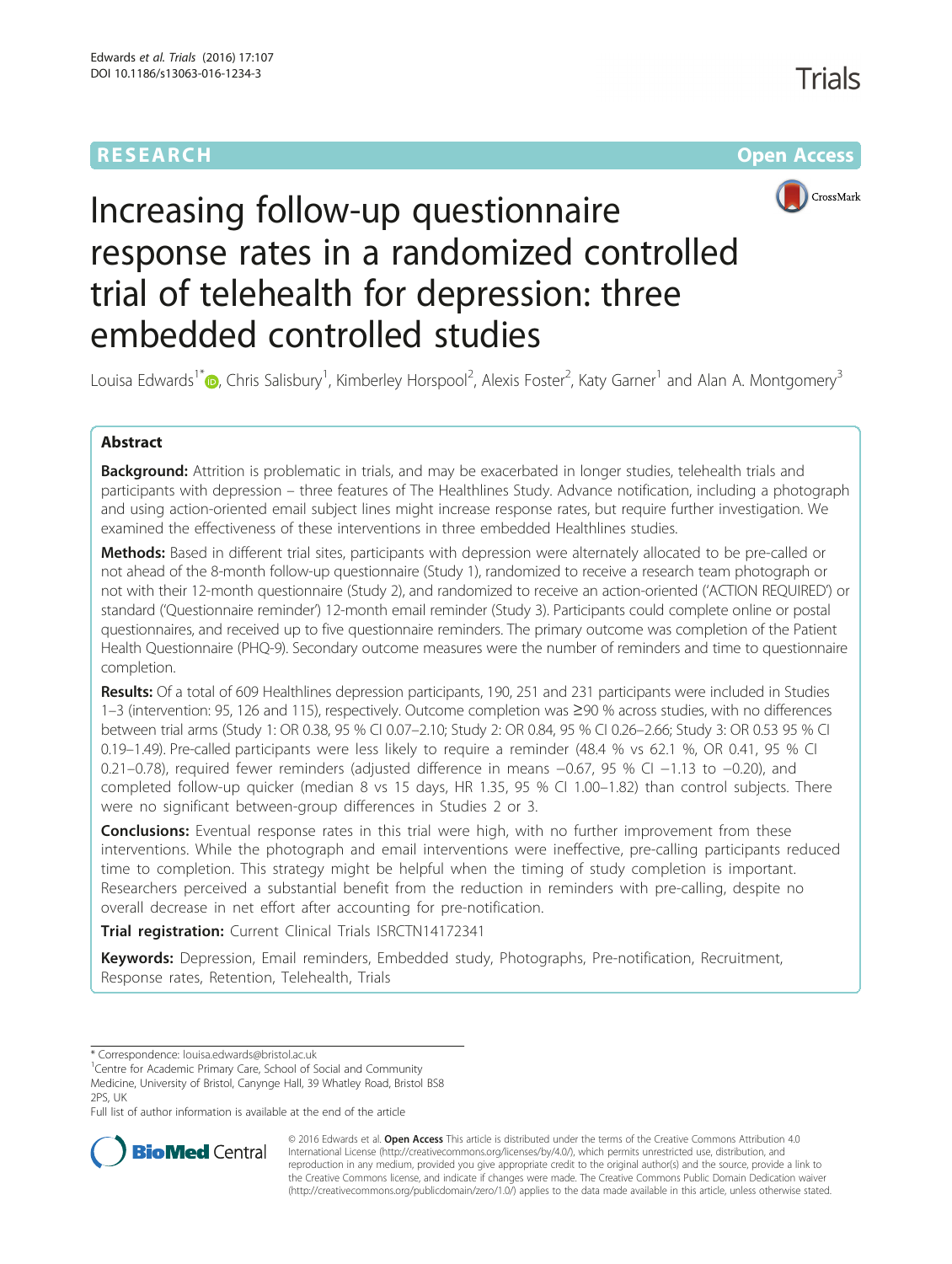## Background

The ability to detect treatment effects in a randomized controlled trial is partly determined by the number of participants providing primary outcome data, which is often threatened by participant attrition. Therefore, trial protocols specify the expected loss to follow-up and the number of participants required for recruitment in order to compensate for this attrition. However, primary outcome data are often collected in trials through postal or online questionnaires, whereby meeting target response rates can be difficult. One explanation is that questionnaires might be overlooked or ignored by participants, owing to the volume of junk mail via post and email.

One of the largest pragmatic telehealth trials to date, The Healthlines Study, involved two linked, parallel, randomized controlled trials which sought to assess the effectiveness and cost-effectiveness of a telehealth intervention to support patients with two exemplar and common long-term conditions: depression  $(n = 609)$  and increased risk of cardiovascular disease  $(n = 641)$  [\[1](#page-12-0)]. The primary outcome in the depression trial was positive response to treatment, as measured by improvement on the Patient Health Questionnaire (PHQ-9) [[2\]](#page-12-0) at four months post-randomization, with additional followup questionnaires administered at eight and 12 months. Participants could choose to complete questionnaires online or by post, and received up to five questionnaire reminders. Approximately 3–4 months into the start of the 8-month follow-up in the depression trial, it was apparent that the response rate (approximately 60–70 %) was not only falling below the 4-month rate for the equivalent time period (approximately 85 %), but below the trial protocol target of 80 %. This downward trend was not evident in the cardiovascular disease trial, and so three simple interventions were introduced to try to improve response rates amongst the depression group alone.

Achieving high response rates might be particularly difficult in trials with longer follow-up periods [\[3](#page-12-0), [4](#page-12-0)] and telehealth trials [[5](#page-12-0)], as well as with patients with depression [\[6](#page-12-0), [7](#page-12-0)], who typically struggle with concentration and motivation. In these instances, the efficiency gained by simply sending out follow-up questionnaires when they are due might not outweigh the effort required from multiple, time-consuming completion reminders or eventual loss to follow-up. Instead, it might be more effective to employ strategies when sending out questionnaires, to increase response rates. Therefore, we investigated different strategies embedded within the depression trial of The Healthlines Study to boost response rates.

Given the risk of bias from follow-up attrition and, hence, the threat to validity and reliability [\[8](#page-12-0)], it is not surprising that numerous strategies for increasing response rates to follow-up questionnaires have been

developed and tested. Some of these strategies are resource-intensive, but generally effective [[9](#page-12-0)–[12](#page-12-0)]. One popular resource-intensive strategy is contacting participants to give them advance notice about an upcoming questionnaire (i.e., pre-notification). In two systematic reviews, which included 28 [\[10](#page-12-0)] and 47 trials [\[9](#page-12-0)] employing this strategy, Edwards et al. demonstrated that prenotification increased the odds of responding by about half. However, many of the studies in these reviews were nested within a variety of study designs. Furthermore, the reviews included studies in both healthcare and non-healthcare settings, and examined this intervention in relation to completing postal questionnaires alone [[9](#page-12-0), [10\]](#page-12-0). Further investigation is required regarding whether the beneficial pre-notification effect will transfer to a trial of mixed completion methods, in which participants can choose to complete either postal or online questionnaires. Therefore, we evaluated response rate effects in those completing either postal or online questionnaires after eight months of participation in The Healthlines Study depression trial.

Another broad strategy that has been examined in several studies seeks to capture the attention of participants by adding some form of novelty or distinctiveness to the questionnaire or accompanying cover letter [[9, 10](#page-12-0)]. The reduction in researcher time and effort to carry out such response rate strategies is an obvious benefit over more resource-intensive methods, but the success in achieving heightened response rates is less clear. One Cochrane review noted that including a picture within the questionnaire cover letter tripled the odds of response amongst participants completing online surveys (two trials), whereas this same intervention seemed to have no reliable effect for those receiving a postal copy (four trials) [[9\]](#page-12-0). The differential effect might be because the emailed photographs were in colour and contained actual people [[13\]](#page-12-0), which could have enhanced their distinctiveness and visual appeal [\[14](#page-12-0)], whereas the pictures within the cover letter of the postal questionnaires appeared to be in black and white [\[15](#page-12-0)] and included a mixture of photographs and drawings or graphics [[15](#page-12-0)–[18](#page-12-0)]. Additionally, none of these studies recruited participants from primary care or were embedded within a host trial. Thus, we investigated whether a colour photograph containing the names of the local research team, with whom all participants had had some degree of contact, in the cover letter or email prompting questionnaire completion would boost 12-month follow-up questionnaire responses in the depression trial of The Healthlines Study.

A relatively easy and cost-effective means of reminding non-responders to complete questionnaires is through email reminders. Some research has examined altering email subject lines [\[9](#page-12-0)], since this might affect whether an email is opened at all [\[19](#page-12-0), [20](#page-12-0)]. Although it only involved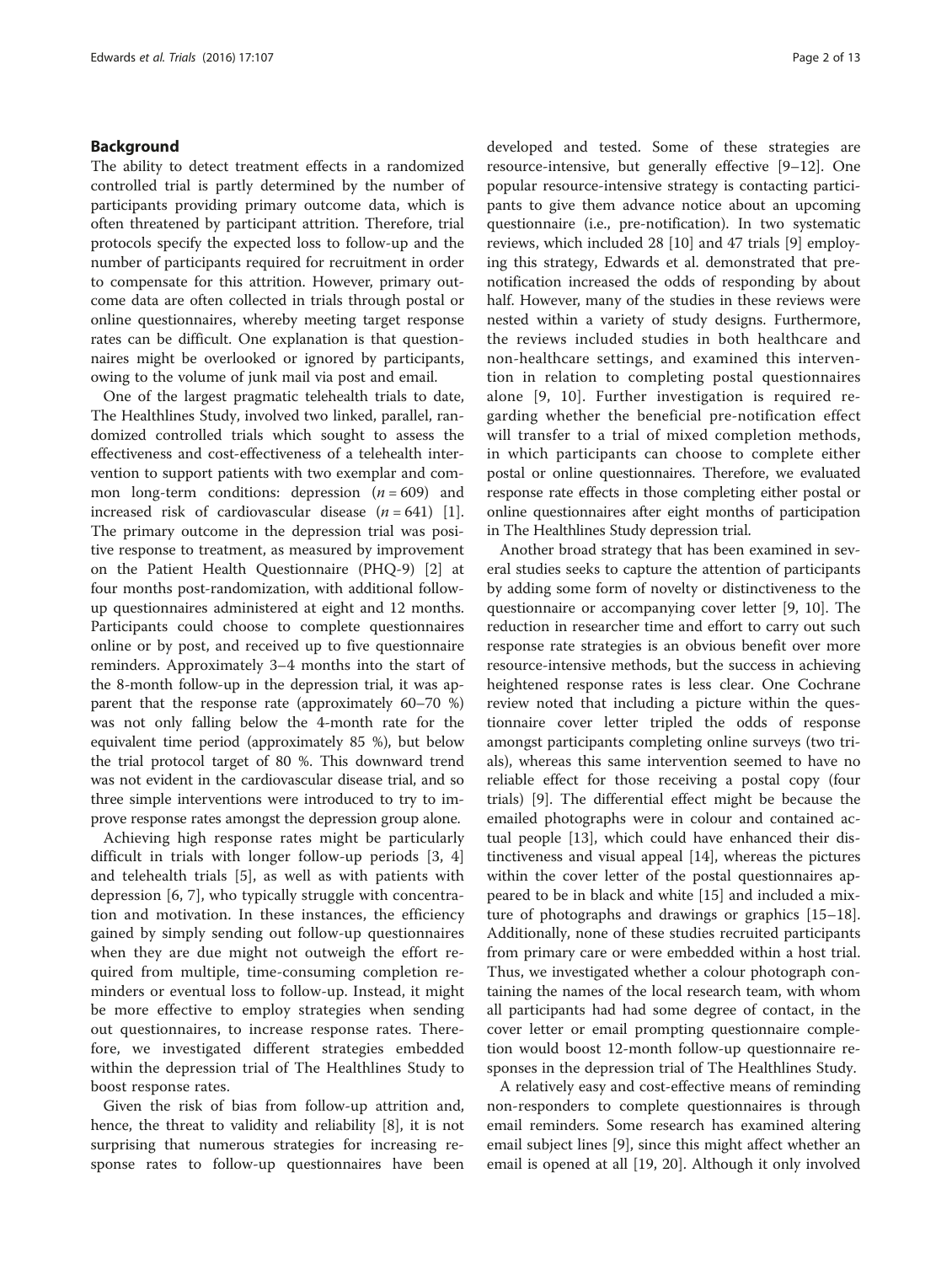two trial comparisons, one Cochrane review found no evidence of an effect on the odds of responding when comparing a topic in the subject email line against a blank subject line, including 'Survey' in the subject line against a blank subject line, or even including a plea for help in the subject line or not [\[9](#page-12-0)]. Since these comparisons involved a student sample, the findings might not extrapolate to participants in a health-related trial. We trialled whether an action-oriented email reminder subject line, containing visual distinctiveness with some words capitalized ('ACTION REQUIRED'), might boost 12-month response rates in non-responders in the depression trial when compared with the reminder subject line ('Questionnaire reminder') used at previous followup time points within The Healthlines Study.

Taken together, the three embedded response rate studies – pre-calling, including a team photo, and using an action-oriented email reminder – attempt to address some of the shortcomings we noted in the previous studies, but do so in a host trial that encompasses study characteristics particularly subject to participant attrition – longer follow-up (12 months), a telehealth-based design, and in participants experiencing depression. We hypothesized that receiving each of these interventions would improve response rates, as well as reduce questionnaire reminders and response time to the questionnaire over those who received the standard study procedure.

#### **Methods**

#### Overview of The Healthlines Study

The Healthlines Study comprised two linked, parallel randomized controlled trials of patients with depression and raised risk of cardiovascular disease who were allocated to a telehealth intervention plus usual care or usual care alone [[1](#page-12-0)]. The multicentre trials were conducted in and around Bristol, Sheffield and Southampton, UK. Delivered by NHS Direct Health Information Advisors, the intervention included telephone-based support and advice, the use of online tools and resources (e.g., computerized cognitive behavioural therapy), and motivational interviewing. In the depression trial, intervention participants received regular telephone coaching approximately every two weeks for a maximum of eight telephone sessions. The majority of telephone contact occurred in the first four months, but participants could remain in the trial for up to 12 months. The trials were approved by the National Research Ethics Service Committee South West – Frenchay (Reference 12/ SW/0009), participants gave written informed consent, and the depression trial is registered with Current Controlled Trials (ISRCTN14172341; registered, 26 June 2012). Since the current interventions involve the depression group alone, we focus solely on this trial in this paper.

# Recruitment to the depression trial of The Healthlines Study

Using an anonymized, code-based record search, participants were recruited to the Healthlines depression trial from 43 general practices between June 2012 and July 2013. Basic inclusion criteria were age ≥18 years, telephone and internet access, researcher-confirmed diagnosis of depression using the Clinical Interview Schedule – Revised [\[21\]](#page-12-0), and PHQ-9 score ≥10 [[2\]](#page-12-0). A number of exclusion criteria were applied, such as having a severe cognitive impairment, already receiving formal psychological therapy and substance dependency. The study invitation pack was posted by GP practice staff, with expressions of interest returned to the research team directly. After eligibility was confirmed over the telephone by researchers, interested participants completed a consent form and baseline questionnaire either online or via a postal copy, as they preferred. In total, 609 participants (307 intervention, 302 usual care) were randomized to the depression trial, of which 318, 233 and 58 were from the areas around Bristol, Sheffield and Southampton, respectively.

#### Standard follow-up procedures in the host trial

Participants in the depression trial were followed up with a questionnaire at three time points: 4, 8, and 12 months after randomization. All follow-up questionnaires included the same questions (e.g., depression (PHQ-9), anxiety, treatment satisfaction, health service use), and took approximately 40 minutes to complete. A few days before the 4-month follow-up was due, participants were automatically sent the questionnaire in the same format (online or postal) that they had chosen to complete at baseline.

For those who did not respond promptly, a standard procedure was followed in terms of sending out reminders for all follow-ups (see Fig. [1\)](#page-3-0). This involved the following sequence of steps: sending an email reminder; phoning the participant; posting a questionnaire (a second copy was posted for those who were completing the paper version); posting just the primary outcome questions (the PHQ-9); finally, phoning participants to ask them to post back the PHQ-9 or offering to complete it over the phone. After this final phone reminder was completed, no further attempts were made to collect data for that follow-up time point. Note that in order to maximize the likelihood that the reminder email would be opened by the participant, the reminder email subject line ('The Healthlines Study – Questionnaire reminder') included both the study name and the purpose of the email. This helped to ensure that the reminder message was received by participants, even if they failed to open the email itself. Although the order of reminders was the same for all participants and follow-ups, the timing of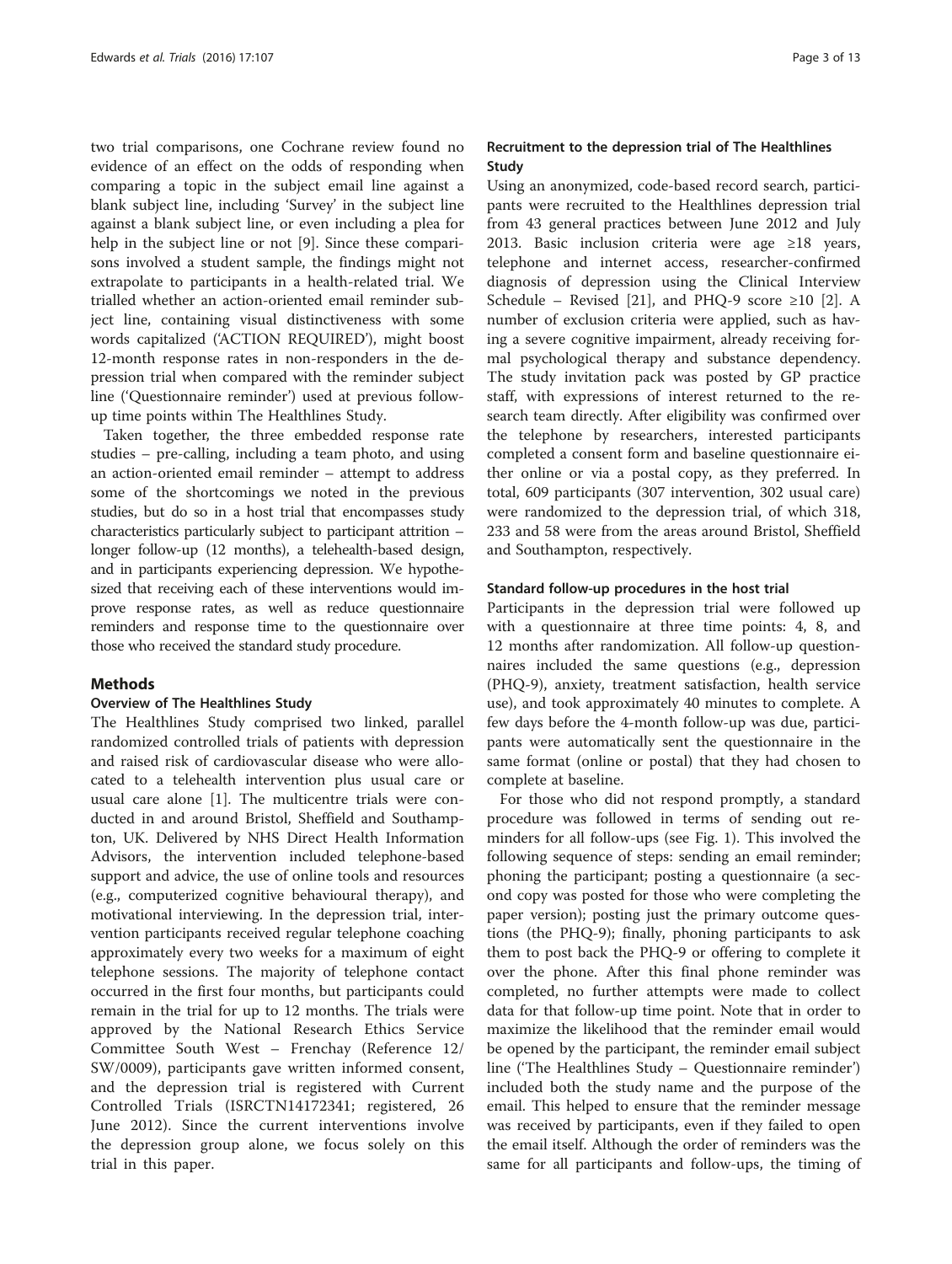<span id="page-3-0"></span>

the reminders varied slightly by completion method (see Fig. 1).

# Overview of the embedded interventions

The following three studies are individually embedded within the Healthlines depression host trial, and separately compare an introduced response rate intervention to the standard follow-up questionnaire protocol method just described. Each of these studies seeks to investigate the impact on follow-up questionnaire response rates through pre-calling participants or not (Study 1), personalizing study materials by including a colour photograph of the research team within the questionnaire cover letter or email versus not including a photo (Study 2), and using an urgent action subject line ('ACTION REQUIRED') in the initial email reminder versus one that simply states it is a reminder ('Questionnaire reminder') (Study 3) (see Additional file [1\)](#page-11-0).

Study 1 occurred at the 8-month follow-up time point. Based on an early and informal indication that there was a benefit from pre-calling participants (this group seemed to require fewer reminders), this procedure was adopted uniformly for all final, 12-month follow-ups. However, because participants were recruited over a period of several months, some participants were sent

12-month follow-up questionnaires before others had received their 8-month follow-up questionnaires, and so this decision was made before any analyses had been performed. Therefore, Studies 2 and 3 include the precall intervention from Study 1 as an adopted standard procedure, but examine the possibility of further boosting the 12-month follow-up response rate with two separate interventions in different study centres (see Additional file [2](#page-11-0) for CONSORT checklist).

### Study 1: advance notification through pre-calling study

The pre-calling intervention was devised in response to the lower than expected 8-month follow-up questionnaire completion rate in the first recruiting study centre (Bristol), and so was introduced six months after the first 8-month follow-up questionnaire was sent out. In ascending randomization date order, the remaining participants requiring the 8-month follow-up between September 2013 and March 2014 were alternately allocated to one of theo groups; they either received an advance notification telephone call (i.e., a pre-call) from a researcher one to three days ahead of being sent the questionnaire (intervention group) or they were simply emailed or posted the questionnaire without a telephone call (control group). The decision to email or post the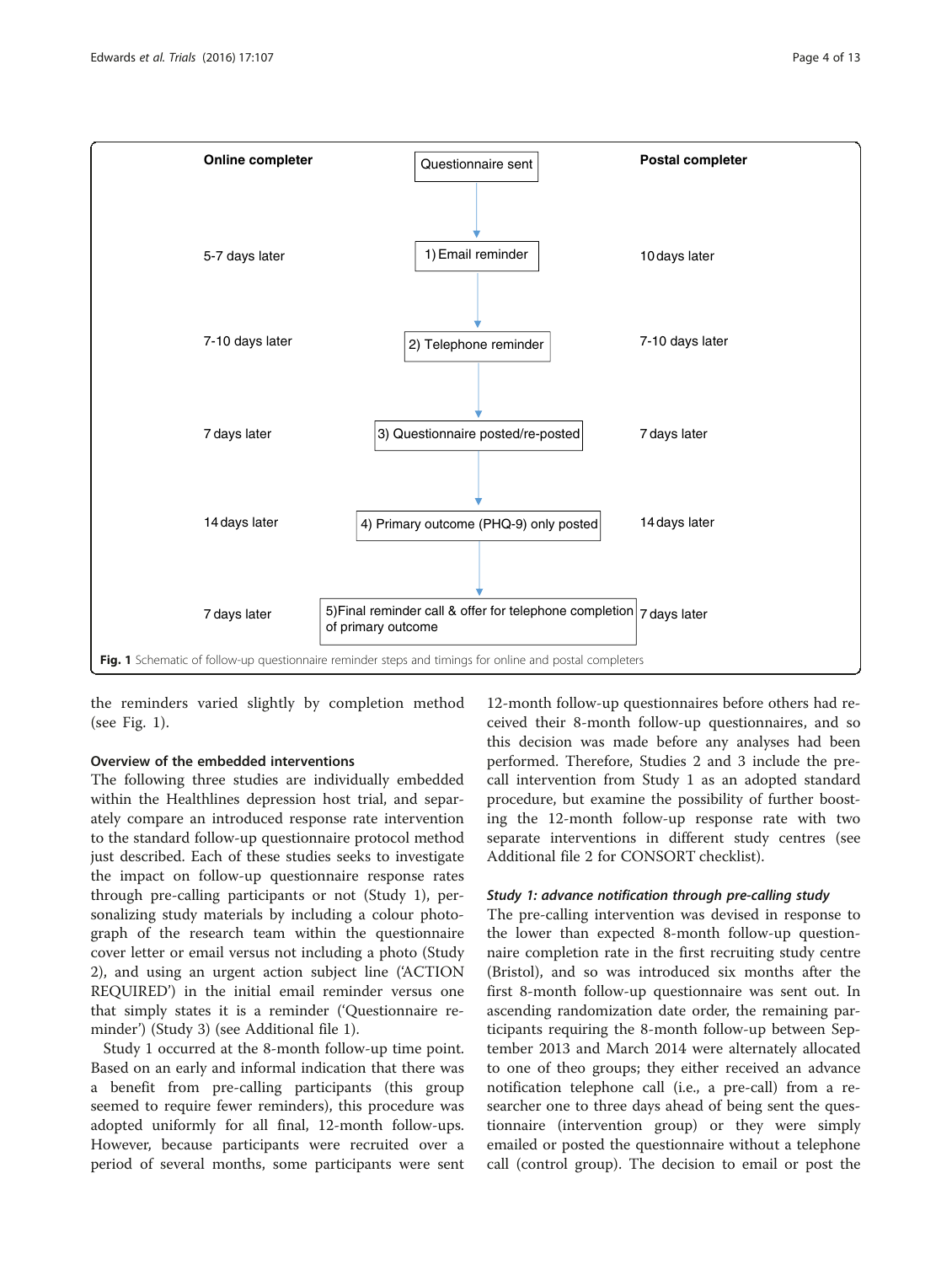questionnaire to control participants was based on how they had completed the questionnaire previously. During the intervention pre-call, participants were informed that the next study questionnaire was due, were asked whether they would like to complete it online or via post, and were encouraged to return the questionnaire within 10 days, and their contact details were verified (see Additional file [1\)](#page-11-0).

Participants were often difficult to contact by telephone. Multiple attempts were made to contact intervention participants at different times of day over the course of the days leading up to when the 8-month follow-up was due. If direct telephone contact could not be made ahead of this due date, the questionnaire was sent to the participant based on their previous completion method (online or postal). In these instances, the research team left a voicemail message (or emailed or texted the same information, if voicemail was not possible) which communicated the same information that would have been relayed had direct communication been achieved, along with the researcher's contact details.

All other procedures were identical for intervention and control participants. Questionnaire reminders, when required, followed the standard procedure outlined earlier (see Fig. [1](#page-3-0)).

#### Study 2: research team photo study

Of the participants with depression from the Bristol study centre who were due to complete the 12-month follow-up questionnaire between October 2013 and July 2014, half were randomized to receive a cover letter with a colour photo of the Bristol research team (intervention group) and half were randomized to receive the standard, black and white cover letter without a photo (control group) (see Additional file [1\)](#page-11-0). In this embedded parallel group randomized controlled trial, the local researcher used simple randomization (1:1) by computing a random number in Excel for each participant, sorting the data by random number, and then allocating the first half of participants to the intervention group and the remaining half to the control group.

Participants approaching the 12-month follow-up received an advance notification telephone call from the local researcher one to three days ahead of the due date for this questionnaire. The phone conversation was similar to Study 1, except that participants were informed that they would receive an email thank you note with more details about the study upon completing the final questionnaire. If the researcher was unable to contact the participant, the same procedure as in Study 1 was followed.

We reasoned that a photo by itself was probably not very informative, but that if participants were able to link the name of the particular research team member

or members that they had spoken to over the course of the study to the picture, this would increase the effect of the photo. Therefore, underneath the photo, the names of each of the five Bristol research team members were listed. To ensure maximum visibility, the photo was located in the upper right corner of the cover letter that was posted to each participant with either their questionnaire (paper-based) or with instructions around completing the online questionnaire. For participants who had opted to complete the online questionnaire, the same photo was also included at the end of the email that was sent with instructions on accessing the online survey (some email providers might automatically include the photo as an attachment, however). Since we wanted to ensure that the survey weblink and access details were not missed and the email was not deleted on seeing a photo of people the participant would not recognise, we placed the photo at the end of the email, close to the survey weblink. Finally, the same photo was incorporated into each reminder letter or email sent to intervention participants (Fig. [1](#page-3-0)).

Participants in the control group received the same study information as the intervention group, but without a photo. This was the standard cover letter or email that had been sent to all participants at the previous followup time points. As required, the reminder procedure as outlined in Fig. [1](#page-3-0) was followed.

#### Study 3: action-oriented email reminder subject line study

In this embedded parallel group randomized controlled trial, approximately half of the participants with depression from the Sheffield and Southampton study sites who were due to complete the 12-month follow-up questionnaire between November 2013 and July 2014 were randomized 1:1 to receive either the intervention reminder email subject line ('The Healthlines Study – ACTION REQUIRED') or the standard reminder email subject line ('The Healthlines Study – Questionnaire reminder') (see Additional file [1](#page-11-0)). Study 3 used the same randomization procedure as Study 2.

As before, participants first received the advance notification call as described in Study 2, and were sent the questionnaire via their preferred completion method (online or postal). In line with the usual reminder protocol, if the completed questionnaire had not been returned within 5–7 days for online completers or 10 days for postal completers, participants were sent a reminder email from the local researcher using the randomly allocated subject line. Other than the email subject line intervention, the content of the reminder email was identical for both groups and the same as for previous follow-ups.

Since some participants at earlier follow-up time points said that they had overlooked the email in their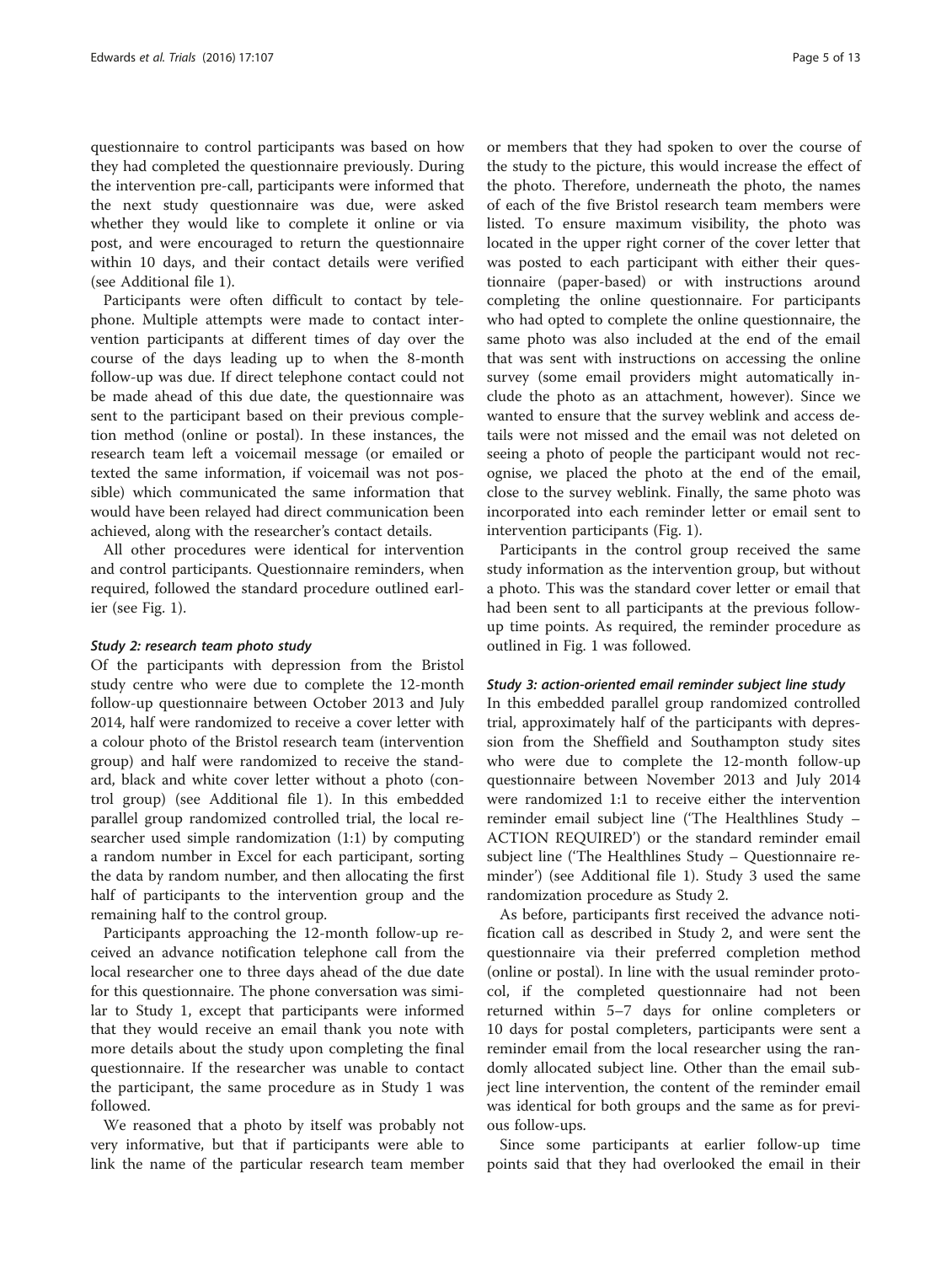inbox, the manipulated subject line included the new, action-oriented words in capitals, in order to increase the visual salience of the email. We expected that the use of directive, action-oriented language would increase the participant's perception that reading the email and returning the completed questionnaire was of greater importance than the standard email reminders that they might have received with previous follow-ups. Given that the email subject line had changed for these participants, its novelty and distinctiveness should also be attention grabbing.

#### Sample size

Since these were embedded studies, in which there were practical constraints around the timing of implementing the interventions in different trial centres, we did not derive a formal sample size calculation a priori. Instead, sample size was determined by these constraints.

#### Primary and secondary outcomes

The primary outcome for the embedded studies was completion of the primary outcome (PHQ-9) questionnaire within 3 months. Secondary outcome measures included the total number of questionnaire reminders required (range: 0–5), as well as the time (in days) taken to complete and return the questionnaire, calculated as the difference between the date it was sent and date it was received.

#### Statistical analysis

First, appropriate descriptive statistics (mean, standard deviation (SD), frequencies) were used to summarize the baseline characteristics of participants. In each of the embedded studies, the primary intention-to-treat analysis investigated whether the particular response rate intervention had an effect on questionnaire completion. This was examined with unadjusted and adjusted logistic regression models (with participant sex, baseline age and PHQ-9 score, main Healthlines Study trial allocation arm and questionnaire method sent (paper or online) as covariates in the adjusted models). Since not all randomized participants received the response rate intervention in the photo and email reminder studies (see Fig. [2](#page-6-0)), either because they opted to complete the PHQ-9 questionnaire over the phone during the pre-call or because they responded before the first questionnaire reminder was due, sensitivity analyses were carried out on the primary outcome after excluding these participants. Next, secondary outcomes were analyzed using linear (number of questionnaire reminders received) and Cox regressions (days to questionnaire completion). Again, both unadjusted and adjusted models were tested, and sensitivity analyses were conducted where appropriate. Analyses were carried out using Stata13.1 (StataCorp).

#### Results

# Study 1: pre-call study

To mitigate response rate concerns, the pre-call intervention was devised and introduced partway through the 8-month follow-up. After excluding those participants who had already had their 8-month follow-up by this point  $(n = 114)$  or had withdrawn from the main host trial  $(n = 14)$ , 190 of the 318 Healthlines Study depression participants from the Bristol study centre were alternately allocated to the pre-call study between September 2013 and March 2014. Of these, 95 participants were allocated to receive a pre-call ahead of being sent the 8-month follow-up questionnaire (intervention group) and 95 were sent the questionnaire without a telephone call (control group) (see Fig. [2\)](#page-6-0). As shown in Table [1](#page-6-0), the two groups were well balanced in all of the participant characteristics.

As noted in the introduction, despite early indications that questionnaire completion was falling below the 4 month follow-up questionnaire levels, the final 8-month completion rate for the pre-call study was extremely high in both arms (95 % or greater; see Table [2](#page-7-0)). Given this ceiling effect, it is not surprising that there was no evidence of a benefit of pre-calling participants in terms of returned questionnaires in the primary analyses (see Table [2\)](#page-7-0). However, participants in the pre-calling arm were less likely to require a reminder (48.4 % vs 62.1 %, odds ratio (OR) 0.41, 95 % confidence interval (CI) 0.21–0.78), required fewer reminders (adjusted difference in means −0.67, 95 % CI −1.13 to −0.20), and completed follow-up more quickly (median 8 vs 15 days, hazard ratio (HR) 1.35, 95 % CI 1.00–1.82) than participants who received no pre-calling. On average, those in the control group took 22.4 days (SD 20.7) to complete the 8-month follow-up, while those in the pre-called group took just 14.4 days (SD 16.0). These group differences in the number of reminders and length of time to complete the questionnaire can be clearly seen in Fig. [3.](#page-7-0)

#### Study 2: Team photo study

Of the 251 Healthlines participants with depression from the Bristol study centre who were due to complete the 12-month follow-up questionnaire between October 2013 and July 2014, 126 were randomized to the intervention group (received a cover letter with a colour photo of the Bristol research team) and 125 were randomized to the control group (received the standard cover letter without a photo). As illustrated in Fig. [2](#page-6-0), four (3.2 %) intervention and two (1.6 %) control participants did not receive their group allocation, since these participants opted to complete the PHQ-9 alone during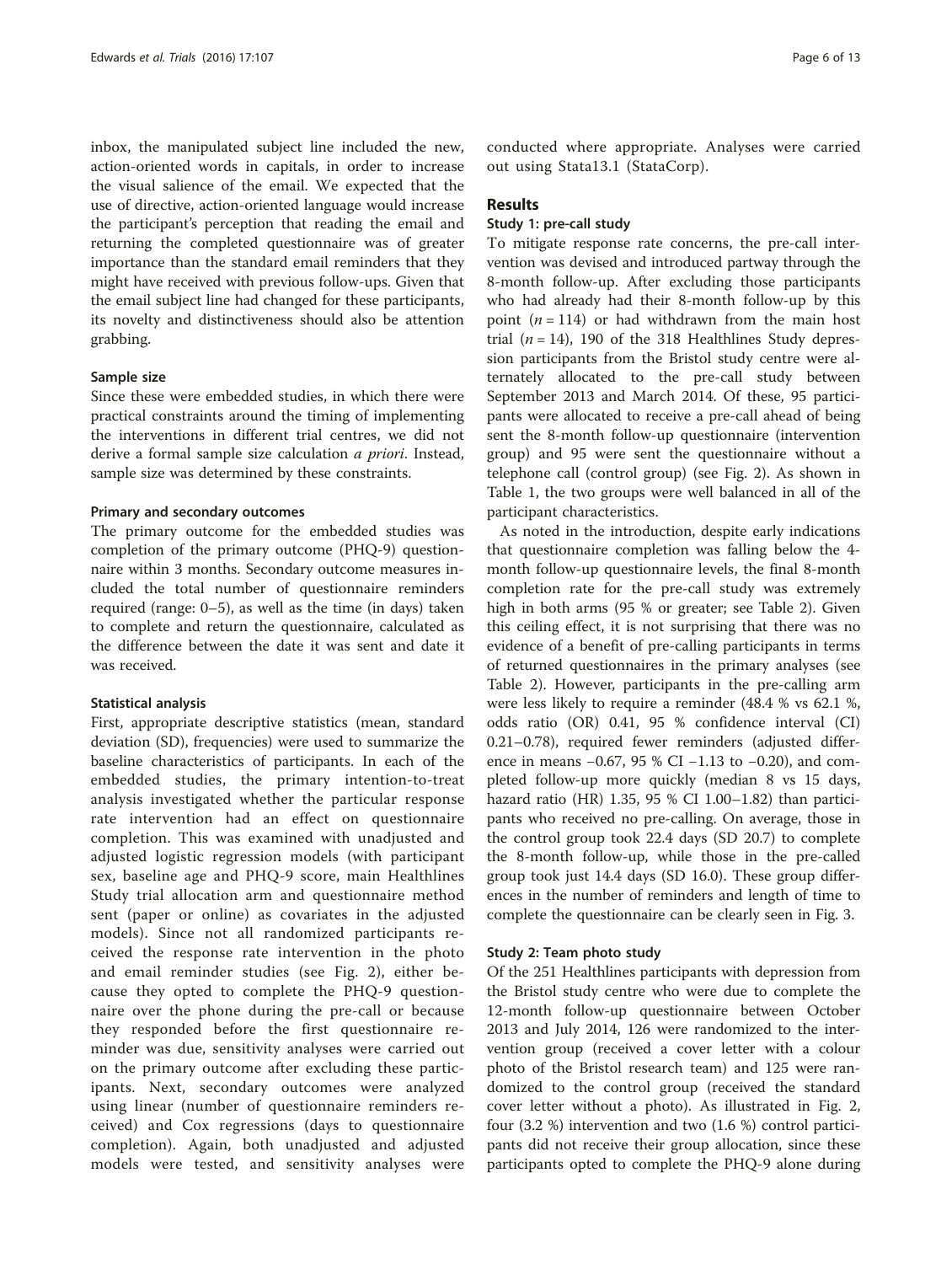

<span id="page-6-0"></span>

the pre-call and before the full questionnaire was sent to them. Once again, the two groups were well balanced in terms of the characteristics shown in Table 1.

Similar to the findings at 8 months, questionnaire completion was impressive, at about 94 % in both arms (see Table [3\)](#page-8-0). There was no evidence that personalizing study materials by including a research team photo resulted in the return of more questionnaires (see Table [3](#page-8-0)). Unlike the pre-call study findings, similar proportions of those in the intervention and control groups required a reminder (intention-to-treat analysis: 49.2 % vs 45.6 %, OR 1.28, 95 % CI 0.76 to 2.15), and required about the same number of reminders (adjusted difference in means 0.22, 95 % CI −0.13 to 0.56). Participants allocated to receive a team photo (mean 13.8 days (SD 15.9)) took about 1 day longer to complete the questionnaire than

|  | <b>Table 1</b> Participant characteristics by allocated response rate intervention group in the three embedded studies |  |  |  |  |
|--|------------------------------------------------------------------------------------------------------------------------|--|--|--|--|
|  |                                                                                                                        |  |  |  |  |

|                                                            | 8-month follow-up <sup>a</sup><br>(pre-call) |                          | 12-month follow-up <sup>a</sup><br>(photo) |                      | 12-month follow-up <sup>b</sup><br>(email) |                             |
|------------------------------------------------------------|----------------------------------------------|--------------------------|--------------------------------------------|----------------------|--------------------------------------------|-----------------------------|
|                                                            | Control<br>$(n = 95)$                        | Pre-called<br>$(n = 95)$ | Control<br>$(n = 125)$                     | Photo<br>$(n = 126)$ | Control<br>$(n = 116)$                     | Urgent email<br>$(n = 115)$ |
| Baseline age, mean (standard deviation)                    | 50.5 (13.1)                                  | 49.7 (13.9)              | 49.2 (12.6)                                | 50.0 (14.0)          | 48.6 (11.4)                                | 50.0(12.3)                  |
| Female                                                     | 68 (72)                                      | 66 (69)                  | 89 (71)                                    | 86 (68)              | 73 (63)                                    | 77 (67)                     |
| Baseline Patient Health Questionnaire (PHQ-9) score        | 16.4(5.0)                                    | 17.0(4.5)                | 17.2(4.9)                                  | 16.7(4.6)            | 16.9(4.8)                                  | 16.7(4.5)                   |
| Main trial arm                                             |                                              |                          |                                            |                      |                                            |                             |
| Intervention                                               | 42 (44)                                      | 51 (54)                  | 64 (51)                                    | 59 (47)              | 51 (44)                                    | 61(53)                      |
| Questionnaire completion method                            |                                              |                          |                                            |                      |                                            |                             |
| Online                                                     | 36 (38)                                      | 38 (40)                  | 57 (46)                                    | 54 (43)              | 46 (40)                                    | 33 (29)                     |
| Paper                                                      | 42 (44)                                      | 44 (46)                  | 54 (43)                                    | 50 (40)              | 47(41)                                     | 59 (51)                     |
| Patient Health Questionnaire (PHQ-9) only (paper or phone) | 15 (16)                                      | 8(8)                     | 7(6)                                       | 14(11)               | 16(14)                                     | 12(10)                      |
| Not returned or withdrawn                                  | 2(2)                                         | 5(5)                     | 7(6)                                       | 8(6)                 | 7(6)                                       | 11(10)                      |

Data are reported as number (percentage), unless otherwise indicated

<sup>a</sup>Based on participants recruited from the Bristol area only

**Based on participants recruited from the Sheffield and Southampton areas**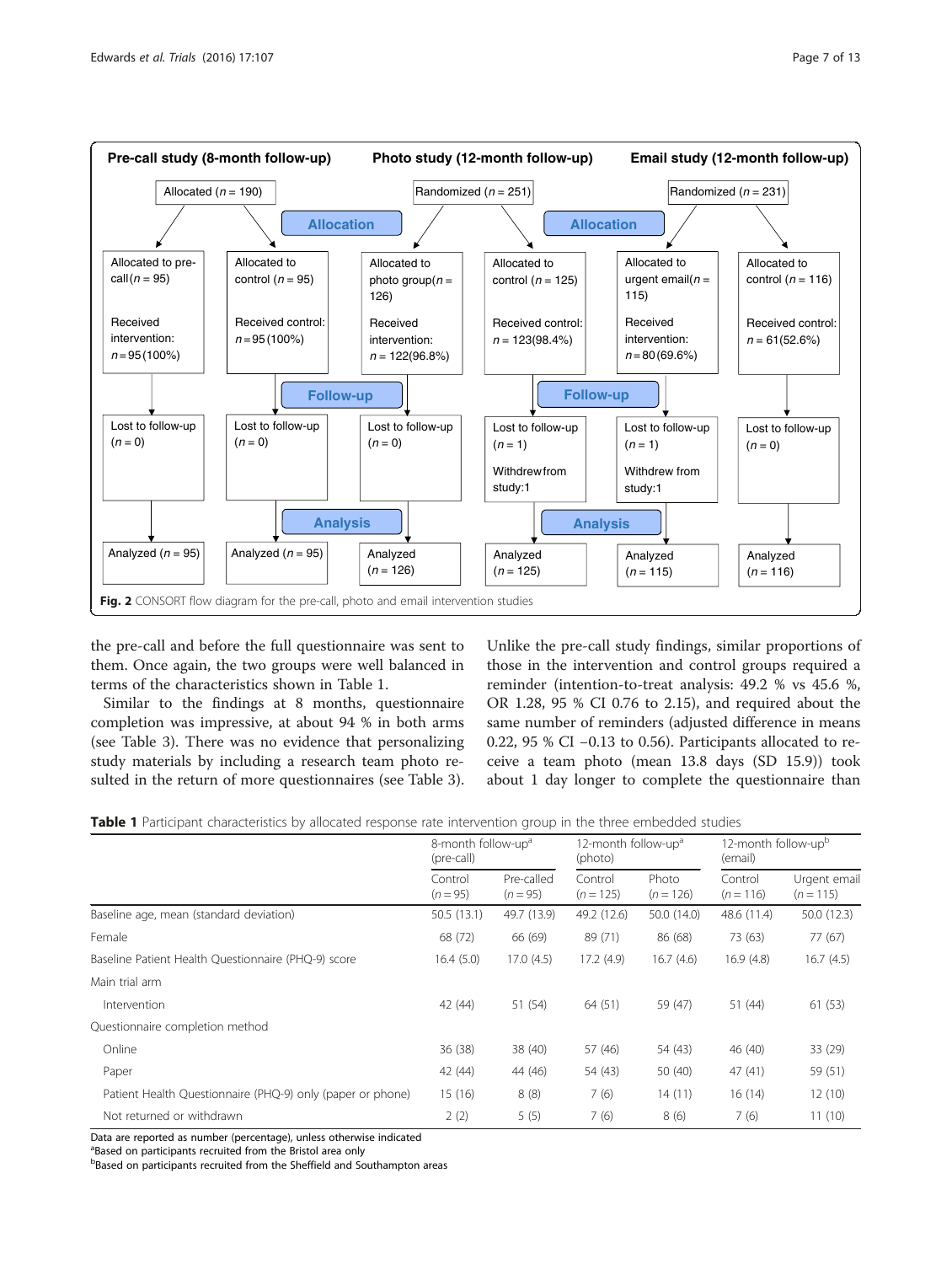|                                                | Control<br>$(n = 95)$ | Pre-called<br>$(n = 95)$ | Unadjusted odds ratio,<br>b or hazard ratio | 95 % confidence<br>interval; $P$ | Adjusted odds ratio,<br>b or hazard ratio <sup>a</sup> | 95 % confidence<br>interval; $P$ |
|------------------------------------------------|-----------------------|--------------------------|---------------------------------------------|----------------------------------|--------------------------------------------------------|----------------------------------|
| Primary analysis <sup>b</sup>                  |                       |                          |                                             |                                  |                                                        |                                  |
| Completed questionnaire                        | 93 (98)               | 90 (95)                  | 0.39                                        | 0.07 to 2.05; 0.26               | 0.38                                                   | 0.07 to 2.10; 0.27               |
| Secondary analysis <sup>c</sup>                |                       |                          |                                             |                                  |                                                        |                                  |
| Number of reminders $= 0$                      | 36(37)                | 49 (52)                  |                                             |                                  |                                                        |                                  |
| Number of reminders $= 1$                      | 12(13)                | 19(20)                   |                                             |                                  |                                                        |                                  |
| Number of reminders $= 2$                      | 17(18)                | 11(12)                   |                                             |                                  |                                                        |                                  |
| Number of reminders $=$ 3                      | 13(14)                | 4(4)                     |                                             |                                  |                                                        |                                  |
| Number of reminders $=$ 4                      | 8(8)                  | 4(4)                     |                                             |                                  |                                                        |                                  |
| Number of reminders $= 5$                      | 9(9)                  | 8(8)                     | $-0.56$                                     | $-1.03$ to $-0.09$ ; 0.02        | $-0.67$                                                | $-1.13$ to $-0.20$ ; 0.005       |
| Secondary analysis <sup>d</sup>                |                       |                          |                                             |                                  |                                                        |                                  |
| Time to complete questionnaire,<br>median days | 15.0                  | 8.0                      | 1.23                                        | 0.92 to 1.65; 0.16               | 1.35                                                   | 1.00 to 1.82; 0.048              |

<span id="page-7-0"></span>Table 2 Effect of pre-call intervention on questionnaire completion, number of questionnaire reminders and questionnaire completion rate

Data are reported as number (percent), unless otherwise indicated. All primary analyses are intention-to-treat analyses

a<br>Analyses adjusted by participant sex, baseline age and Patient Health Questionnaire (PHQ-9) score, main trial allocation arm, questionnaire method sent (paper or online)

b Logistic regression analysis of pre-call group allocation on whether the 8-month questionnaire was completed or not (odds ratio)

<sup>c</sup> Linear regression of pre-call group allocation on total number of reminders (linear regression coefficient, *b*)  $\frac{d}{dx}$  correction of pre-call group allocation on time to complete the quoritionalise in days since t

<sup>d</sup>Cox regression of pre-call group allocation on time to complete the questionnaire in days since the questionnaire was sent to the participant (hazard ratio). Zero values are not permitted in the time-to-event analysis, and so 0.5 days were allocated for participants who completed the questionnaire the day it was sent to them, while 91 days were allocated to the seven participants who did not complete the questionnaire. For median: control  $n = 93$ ; pre-called  $n = 90$ 

the control group (mean 12.9 days (SD 14.9)), although the difference was not significant (see Table [3\)](#page-8-0). As shown in Table [3,](#page-8-0) there were no notable differences in any of the above findings between the intention-to-treat and sensitivity analyses.

# Study 3: Email reminder subject line study

Between November 2013 and July 2014, 231 Healthlines Study participants with depression from the Sheffield

and Southampton sites were randomized to receive an action-oriented email reminder subject line (intervention group,  $n = 115$ ) or the standard subject line (control group,  $n = 116$ ). The two groups were fairly well balanced in terms of baseline characteristics and 12-month questionnaire completion method (see Table [1](#page-6-0)). Thirtyfive (30.4 %) intervention and 55 (47.4 %) control participants did not receive their group allocation (see Fig. [2\)](#page-6-0), mainly because these participants completed the

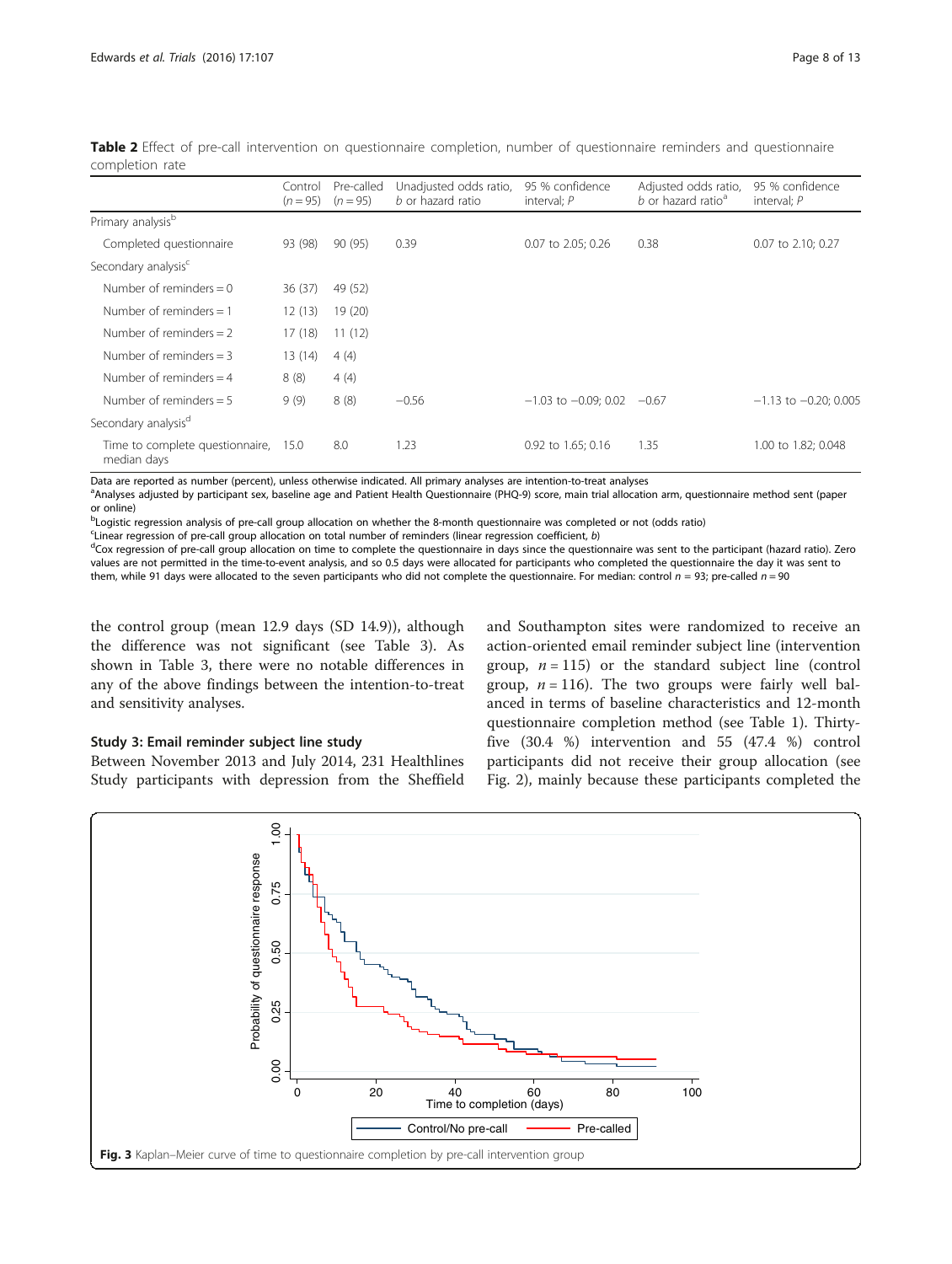|                                                                                               | Control      | Photo<br>group    | Unadjusted odds<br>ratio, b, hazard ratio | 95 % confidence<br>interval: $P$ | Adjusted odds ratio,<br>$b$ , hazard ratio <sup>a</sup> | 95 % confidence<br>interval: $P$ |
|-----------------------------------------------------------------------------------------------|--------------|-------------------|-------------------------------------------|----------------------------------|---------------------------------------------------------|----------------------------------|
| Primary analysis <sup>b</sup>                                                                 |              |                   |                                           |                                  |                                                         |                                  |
| Completed questionnaire                                                                       | 118/125 (94) | 118/126 (94)      | 0.88                                      | 0.31 to 2.49; 0.80               | 0.84                                                    | 0.26 to 2.66; 0.76               |
| Sensitivity analysis                                                                          |              |                   |                                           |                                  |                                                         |                                  |
| Only those actually sent the<br>questionnaire:<br>Number of reminders $= 0$                   | 116/123 (94) | 114/122 (93) 0.86 |                                           | 0.30 to 2.45; 0.78               | 0.84                                                    | 0.26 to 2.65; 0.76               |
| Secondary analysis <sup>c</sup>                                                               |              |                   |                                           |                                  |                                                         |                                  |
| Number of reminders $= 0$                                                                     | 68/125 (54)  | 64/126 (51)       |                                           |                                  |                                                         |                                  |
| Number of reminders $= 1$                                                                     | 25/125 (20)  | 27/126 (21)       |                                           |                                  |                                                         |                                  |
| Number of reminders $= 2$                                                                     | 15/125 (12)  | 15/126 (12)       |                                           |                                  |                                                         |                                  |
| Number of reminders $=$ 3                                                                     | 9/125(7)     | 6/126(5)          |                                           |                                  |                                                         |                                  |
| Number of reminders $=$ 4                                                                     | 4/125(3)     | 5/126(4)          |                                           |                                  |                                                         |                                  |
| Number of reminders $= 5$                                                                     | 4/125(3)     | 9/126(7)          | 0.17                                      | $-0.19$ to 0.52; 0.36 0.22       |                                                         | $-0.13$ to 0.56; 0.22            |
| Sensitivity analysis <sup>c</sup>                                                             |              |                   |                                           |                                  |                                                         |                                  |
| Only those actually sent the<br>questionnaire: number of<br>$reminders = 0$                   | 66/123 (54)  | 60/122 (49)       |                                           |                                  |                                                         |                                  |
| Number of reminders $= 1$                                                                     | 25/123 (20)  | 27/122 (22)       |                                           |                                  |                                                         |                                  |
| Number of reminders $= 2$                                                                     | 15/123 (12)  | 15/122 (12)       |                                           |                                  |                                                         |                                  |
| Number of reminders $=$ 3                                                                     | 9/123(7)     | 6/122(5)          |                                           |                                  |                                                         |                                  |
| Number of reminders $=$ 4                                                                     | 4/123(3)     | 5/122(4)          |                                           |                                  |                                                         |                                  |
| Number of reminders $= 5$                                                                     | 4/123(3)     | 9/122(7)          | 0.19                                      | $-0.17$ to 0.55; 0.31            | 0.23                                                    | $-0.12$ to 0.57; 0.20            |
| Secondary analysis <sup>d</sup>                                                               |              |                   |                                           |                                  |                                                         |                                  |
| Time to complete questionnaire,<br>median days                                                | 7.0          | 9.0               | 0.93                                      | 0.72 to 1.20; 0.57               | 0.85                                                    | 0.66 to 1.11; 0.25               |
| Sensitivity analysis <sup>d</sup>                                                             |              |                   |                                           |                                  |                                                         |                                  |
| Only those actually sent the<br>questionnaire: time to complete<br>questionnaire, median days | 7.5          | 10.0              | 0.91                                      | 0.70 to 1.18; 0.49               | 0.86                                                    | 0.66 to 1.12; 0.27               |

<span id="page-8-0"></span>

| Table 3 Effect of photo intervention on questionnaire completion, number of questionnaire reminders, and questionnaire |  |  |  |  |  |
|------------------------------------------------------------------------------------------------------------------------|--|--|--|--|--|
| completion rate                                                                                                        |  |  |  |  |  |

Data are reported as number/total (percent), unless otherwise indicated. All primary analyses are intention-to-treat analyses. A sensitivity analysis was carried out on only those participants who were actually sent the questionnaire, as opposed to those who opted to complete the Patient Health Questionnaire (PHQ-9) over the telephone from the outset

a<br>Analyses adjusted by participant sex, baseline age and Patient Health Questionnaire (PHQ-9) score, main trial allocation arm, questionnaire method sent (paper or online)

bLogistic regression analysis of pre-call group allocation on whether the 8-month questionnaire was completed or not (odds ratio)

Clinear regression of pre-call group allocation on total number of reminders (linear regression coefficient, b).

<sup>d</sup>Cox regression of pre-call group allocation on time to complete the questionnaire in days since the questionnaire was sent to the participant (hazard ratio). Zero values are not permitted in the time-to-event analysis, and so 0.5 days were allocated for participants who completed the questionnaire the day it was sent to them, while 91 days were allocated to the 15 participants who did not complete the questionnaire. For median: control  $n = 118$  (sensitivity  $n = 116$ ); photo  $n = 118$ (sensitivity  $n = 114$ )

questionnaire before a reminder was due (33/35, 94.3 % intervention participants; 52/55, 94.5 % control participants). A further three (2.6 %) control group participants wanted to complete the PHQ-9 questionnaire during the pre-call and before any questionnaire was sent to them, and two (1.7 %) intervention participants received the standard email subject line in error.

Similar to the previous studies, questionnaire completion remained high in this Sheffield and Southamptonbased sample, with both trial arms achieving ≥90 %

completion (see Table [4\)](#page-9-0). There was no evidence that the email reminder subject line had a benefit on the number of completed questionnaires (see Table [4\)](#page-9-0). Of those participants requiring a reminder, both the intervention and control participants required about the same number of reminders (adjusted difference in means −0.15, 95 % CI −0.65 to 0.36). For those who required a reminder, these participants (sensitivity mean 23.2 days (SD 17.7)) returned the questionnaire about 5 days sooner than the control group (sensitivity mean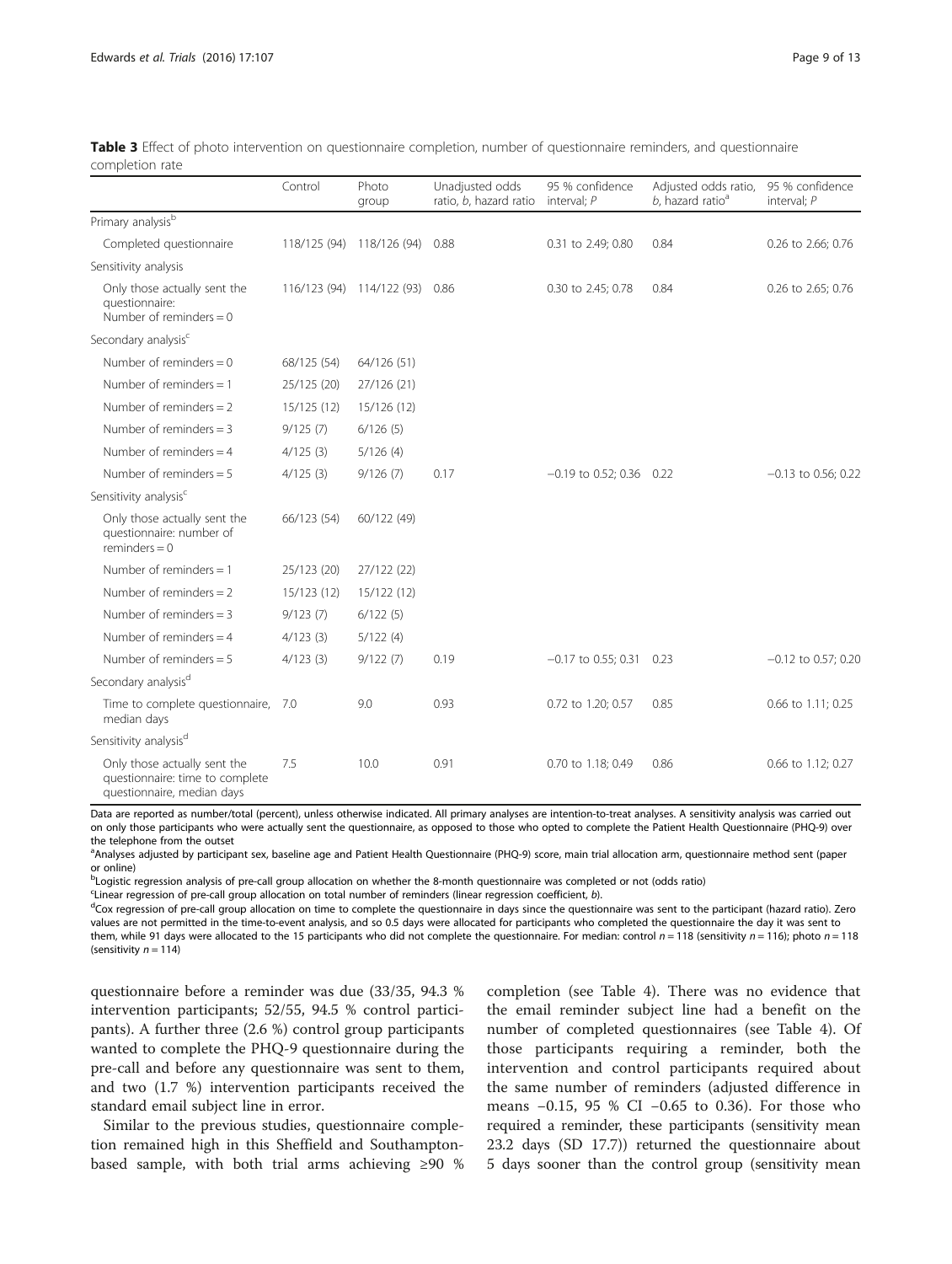|                                                                                       | Control      | Urgent<br>email | Unadjusted odds ratio,<br>b or hazard ratio | 95 % confidence<br>interval; P | Adjusted odds ratio,<br>$b$ or hazard ratio <sup>a</sup> | 95 % confidence<br>interval; $P$ |
|---------------------------------------------------------------------------------------|--------------|-----------------|---------------------------------------------|--------------------------------|----------------------------------------------------------|----------------------------------|
| Primary analysis <sup>b</sup>                                                         |              |                 |                                             |                                |                                                          |                                  |
| Completed questionnaire                                                               | 109/116 (94) | 104/115 (90)    | 0.61                                        | 0.23, 1.63; 0.32               | 0.53                                                     | 0.19, 1.49; 0.23                 |
| Sensitivity analysis                                                                  |              |                 |                                             |                                |                                                          |                                  |
| Only those who required a<br>reminder:<br>Number of reminders $= 0$                   | 54/61 (89)   | 69/80 (86)      | 0.81                                        | 0.30, 2.24; 0.69               | 0.66                                                     | 0.22, 1.95; 0.45                 |
| Secondary analysis <sup>c</sup>                                                       |              |                 |                                             |                                |                                                          |                                  |
| Number of reminders $= 0$                                                             | 55/116 (47)  | 35/115 (30)     |                                             |                                |                                                          |                                  |
| Number of reminders $= 1$                                                             | 26/116 (22)  | 35/115 (30)     |                                             |                                |                                                          |                                  |
| Number of reminders $= 2$                                                             | 10/116(9)    | 16/115 (14)     |                                             |                                |                                                          |                                  |
| Number of reminders $=$ 3                                                             | 7/116(6)     | 12/115(10)      |                                             |                                |                                                          |                                  |
| Number of reminders = $4$                                                             | 7/116(6)     | 8/115(7)        |                                             |                                |                                                          |                                  |
| Number of reminders $= 5$                                                             | 11/116(9)    | 9/115(8)        | 0.27                                        | $-0.15$ , 0.69; 0.20           | 0.25                                                     | $-0.18, 0.68; 0.26$              |
| Sensitivity analysis <sup>c</sup>                                                     |              |                 |                                             |                                |                                                          |                                  |
| Only those who required a<br>reminder: number of<br>$reminders = 0$                   | 0/61(0)      | 1/80(1)         |                                             |                                |                                                          |                                  |
| Number of reminders $= 1$                                                             | 26/61 (43)   | 34/80 (43)      |                                             |                                |                                                          |                                  |
| Number of reminders $= 2$                                                             | 10/61(16)    | 16/80 (20)      |                                             |                                |                                                          |                                  |
| Number of reminders $=$ 3                                                             | 7/61(11)     | 12/80 (15)      |                                             |                                |                                                          |                                  |
| Number of reminders = $4$                                                             | 7/61(11)     | 8/80 (10)       |                                             |                                |                                                          |                                  |
| Number of reminders $= 5$                                                             | 11/61(18)    | 9/80(11)        | $-0.22$                                     | $-0.72$ , 0.28; 0.38           | $-0.15$                                                  | $-0.65$ , 0.36; 0.56             |
| Secondary analysis <sup>d</sup>                                                       |              |                 |                                             |                                |                                                          |                                  |
| Time to complete<br>questionnaire, median<br>days                                     | 9.0          | 11.0            | 0.84                                        | 0.64, 1.10; 0.22               | 0.88                                                     | 0.67, 1.15; 0.34                 |
| Sensitivity analysis <sup>d</sup>                                                     |              |                 |                                             |                                |                                                          |                                  |
| Only those who required a<br>reminder: time to complete<br>questionnaire, median days | 22.5         | 19.0            | 1.12                                        | 0.78, 1.60; 0.54               | 1.08                                                     | 0.75, 1.55; 0.67                 |

<span id="page-9-0"></span>

|                 | Table 4 Effect of email intervention on questionnaire completion, number of questionnaire reminders, and questionnaire |  |  |  |  |
|-----------------|------------------------------------------------------------------------------------------------------------------------|--|--|--|--|
| completion rate |                                                                                                                        |  |  |  |  |

Data are reported as number/total (percent), unless otherwise indicated. All primary analyses are intention-to-treat analyses. Sensitivity analyses included only those participants who required a reminder (excluded those who responded before a reminder was due and those who opted to complete the Patient Health Questionnaire (PHQ-9) over the phone before being sent any form of questionnaire) and, in addition to this, removing two outliers in terms of length of time it took to return the questionnaire (>80 days)

a<br>Analyses adjusted by participant sex, baseline age and Patient Health Questionnaire (PHQ-9) score, main trial allocation arm, questionnaire method sent (paper or online)

b Logistic regression analysis of pre-call group allocation on whether the 8-month questionnaire was completed or not (odds ratio)

<sup>c</sup>Linear regression of pre-call group allocation on total number of reminders (linear regression coefficient, b). In the sensitivity analysis that includes only those who required an email reminder (i.e., excluded those who responded before a reminder was due and those who opted to complete the Patient Health Questionnaire (PHQ-9) over the phone before being sent a questionnaire), there was one participant who required an email reminder, but it was not sent due to administrative error

<sup>d</sup>Cox regression of pre-call group allocation on time to complete the questionnaire in days since the questionnaire was sent to the participant (hazard ratio). Zero values are not permitted in the time-to-event analysis, and so 0.5 days were allocated for participants who completed the questionnaire the day it was sent to them, while 91 days were allocated to the 18 participants that did not complete the questionnaire. For median: control  $n = 109$  (sensitivity  $n = 54$ ); urgent email  $n = 104$  (sensitivity  $n = 69$ )

28.1 days (SD 17.3)). However, caution is needed in interpreting the time to completion effect, since the confidence interval includes the possibility of a null effect (see Table 4). As in Study 2, there were no notable differences in the pattern of findings between the intention-to-treat and sensitivity analyses.

#### **Discussion**

Participant retention is a methodological concern in trials, and so identifying successful strategies to improve follow-up questionnaire completion is important. This may be especially pressing in trials at greater risk of attrition, such as those with longer follow-up periods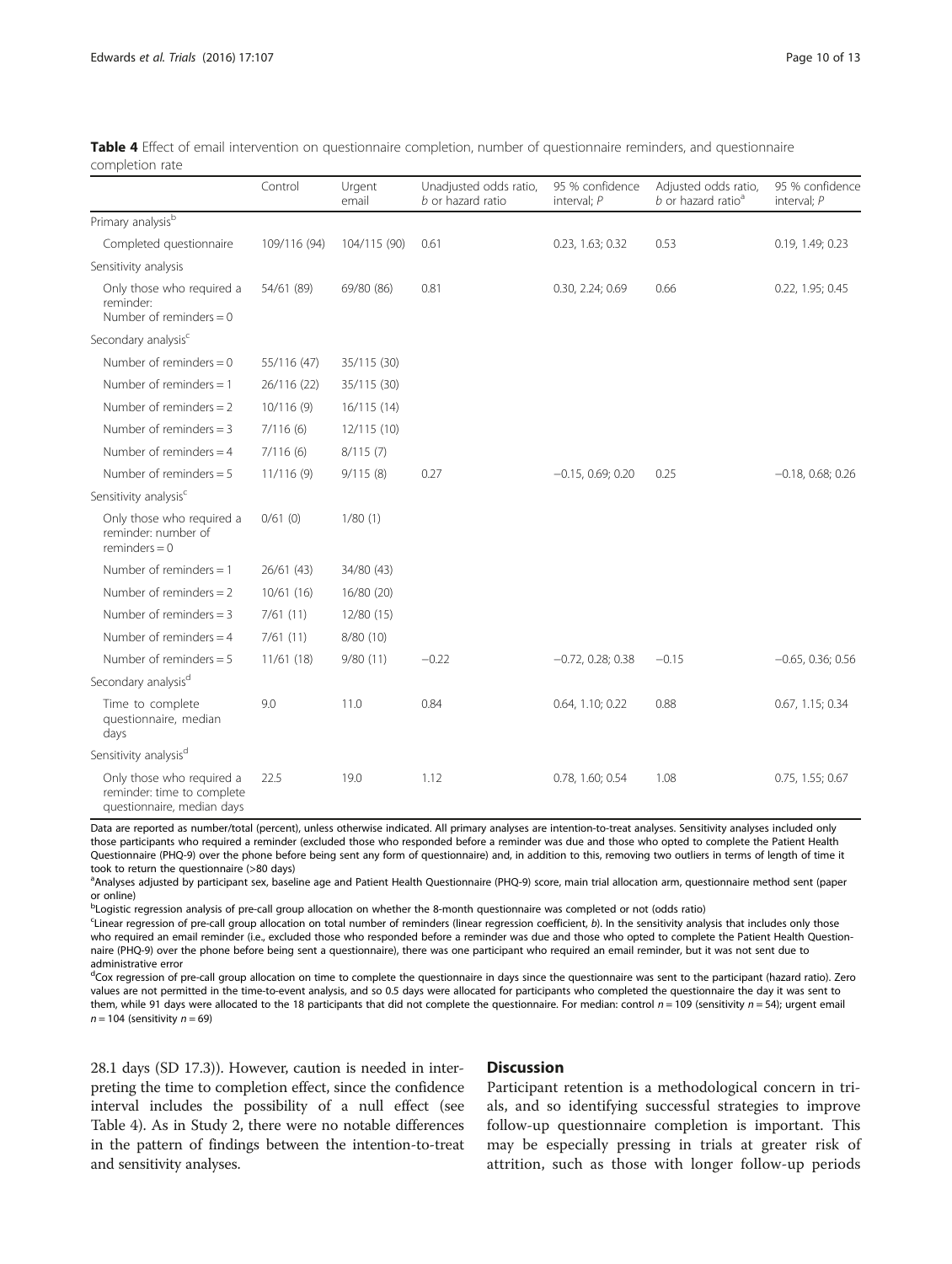[[3, 4](#page-12-0)], those including telehealth interventions [[5](#page-12-0)], and those involving participants with depression [[6, 7\]](#page-12-0). In three response rate intervention studies embedded within a 12-month telehealth trial for participants with depression (The Healthlines Study), there was no indication that any of these interventions improved overall response rate. However, there was evidence that pre-calling participants had some beneficial effects. Compared with those receiving no advance notification, pre-called participants at eight months post-randomization were less likely to require a questionnaire reminder, required fewer reminders, and returned the follow-up questionnaire about eight days earlier than controls. This strategy might be helpful when the timing of outcome completion is important.

Contrary to expectation, none of the response rate interventions appeared to boost the overall number of completed questionnaires, although this is probably because of very high response rates, creating ceiling effects. The most likely explanation for the unexpectedly high and sustained response rates amongst this group of participants is that the study team were already doing many of the things that, according to systematic reviews [\[9](#page-12-0), [10\]](#page-12-0), tend to result in better response rates. This use of multiple strategies to ensure participant retention reflects recommendations in existing literature [\[22, 23](#page-12-0)], particularly with participant groups that are difficult to recruit and retain [[24](#page-12-0)]. In these ways, we had already optimized retention and response to some degree prior to introducing the response rate interventions. Nonetheless, we devised and carried out these studies because of an early indication at the start of the 8-month follow-up that response rates were below those of the previous follow-up and below the trial protocol target. Since participants were recruited from 43 practices over the course of approximately one year, there was overlap between the 8- and 12-month follow-ups; the response rate to the 8-month follow-up could not be determined prior to the start of the 12-month follow-up. Moreover, the pre-calling intervention from Study 1 was adopted as a standard procedure for all participants at the 12-month follow-up. This latter strategy, coupled with the multiple other response-boosting tactics already employed in the host trial, might have accounted for the better than expected response rate at 12 months.

Other studies have also failed to achieve an improved response rate, but did similarly enhance completion rates. In a recent study that included pre-notification calls as an embedded intervention within the host trial, there was a small, but non-significant effect on response rates [\[25](#page-12-0)]. Interestingly, however, the pre-called group had a higher response rate at the next scheduled followup, suggesting a carry-over effect from the previous telephone contact. It is possible that this occurred in the current results of Study 2, since the same group of Bristol-based participants who received a pre-call at the 8-month follow-up were involved in the team photo study at 12 months. This might have diluted any potential effect of the photograph intervention. Indeed, 48 % of pre-called participants required a reminder and took about 14 days to return the questionnaire in Study 1 (versus 62 % and 22 days, respectively, for control participants), which closely aligns with the figures for both the intervention (49 % and 14 days) and control (46 % and 13 days) groups in Study 2. Furthermore, another study demonstrated a similar carry-over effect for those who received a questionnaire with a colour photograph compared with those who received the black and white version in two waves of subsequent questionnaires [\[14](#page-12-0)]. Since the photograph intervention occurred at the final follow-up in the Healthlines host trial, it is not possible to examine whether this was also the case in our study. It is, nonetheless, plausible that these latter less resource-intensive strategies in isolation could be as effective at bringing about similar responding benefits as the more effortful pre-calling tactic. In a second example, Ashby and colleagues [\[26](#page-12-0)] reported a nonsignificant increase in response rates of participants who were sent an email or text message (or both) just after being posted their next questionnaire, but did observe a faster response time. Completion rates in this embedded trial (89 % overall) approached ceiling levels, just like our follow-up time points. Perhaps the previously documented benefit on completion rates of pre-notification, as well as the inclusion of a photograph or email subject line intervention [\[9](#page-12-0), [10](#page-12-0)], applies to studies with poorer response rates to begin with.

As we noted earlier, different response rate strategies might bring comparatively different benefits and costs, in which a trade-off exists between the effectiveness of response rate strategies and the resources required to implement these tactics. In line with previous reviews [[9](#page-12-0)–[12\]](#page-12-0), the results of the current studies suggest that the resource-intensive strategy – pre-calling participants – was more effective than the more easily implemented distinctiveness-enhancing strategies (including a personalized photograph and using an urgent action email subject line). However, there are two related, but opposing, issues to consider. First, despite the reduction in reminders and faster completion time, pre-calling participants probably did not result in an overall net benefit, since additional researcher time was required to contact these participants by telephone prior to sending out the questionnaire. Although we did not actually measure these additional researcher costs, the majority of the participants in this study required multiple telephone attempts to establish contact, sometimes outside of normal working hours. It is likely, therefore, that the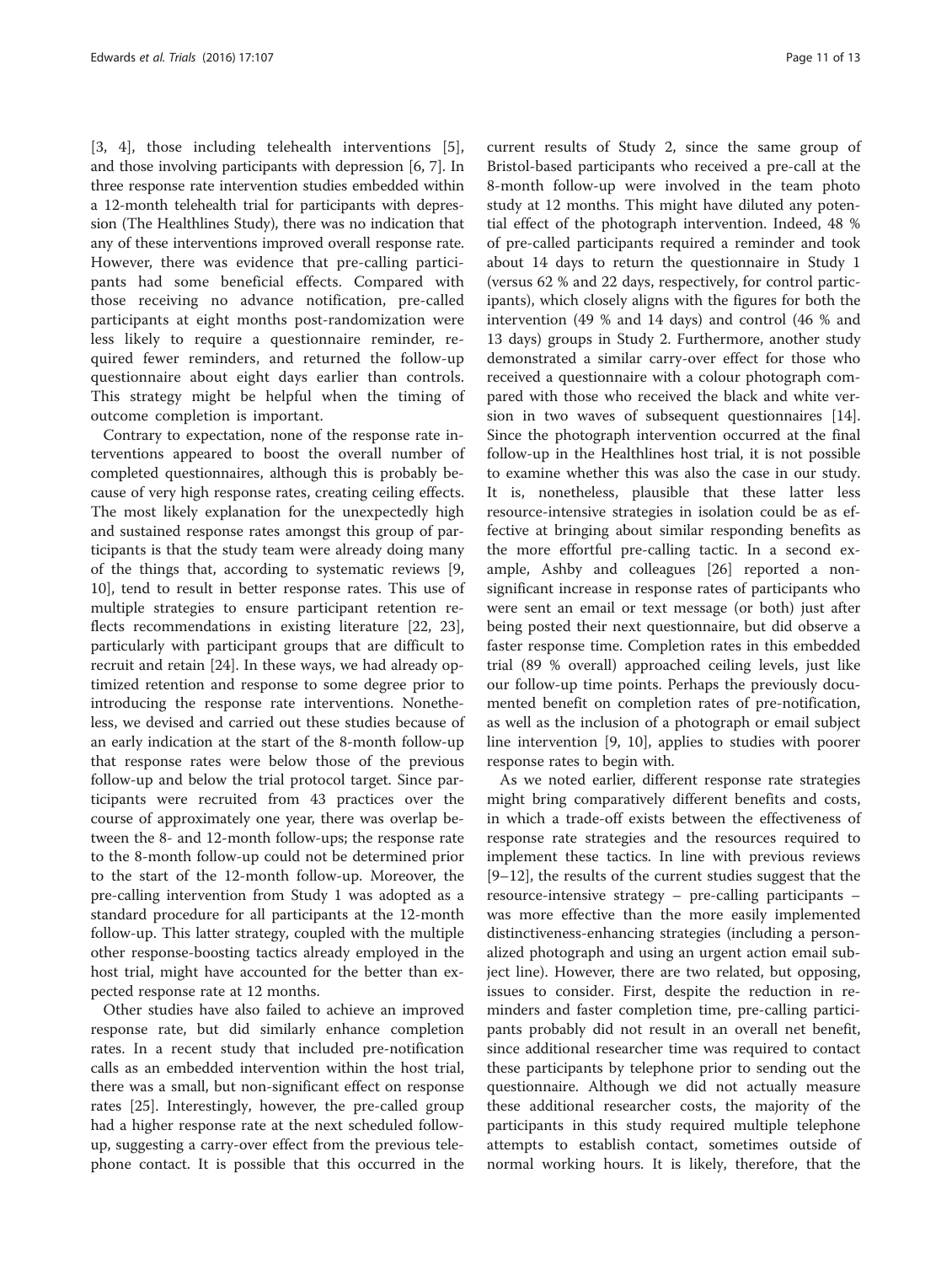<span id="page-11-0"></span>effort expended at the outset to pre-call participants offset the reduction in questionnaire reminders. It would be worthwhile for future studies to quantify such costbenefit trade-offs. Second, given the elaborate reminder protocol adopted in the main trial, the researchers perceived a substantial benefit from the reduction in the number of questionnaire reminders required. Not only did the reminder protocol result in a heavy administrative workload, but researchers also disliked the feeling of chasing and nagging participants to complete questionnaires; a feeling that they perceived to be shared by the participants themselves. Therefore, while it was laborious to successfully complete the pre-notification telephone call, the researchers felt that the benefits of this outweighed the later reduction in questionnaire reminders.

#### Strengths and limitations

There are two key advantages shared by these three studies. Firstly, we employed an embedded study design, in which the response rate interventions occurred within an ongoing, complex, pragmatic trial (The Healthlines Study). Bower and colleagues [\[27](#page-12-0)] note that embedded studies are 'the most robust test of the effectiveness of a recruitment or retention method', since they permit less biased and more externally valid evaluations of such strategies, but acknowledge that these studies are quite rare. A second shared advantage is that the current studies include a joint assessment of responses to both postal and electronic questionnaire completion. Thus, while it remains an open question, whether the results of some previous response rate intervention effects were replicable across different questionnaire completion methods, our results hold across paper-based and online surveys.

A number of limitations of these studies should be taken into consideration. Firstly, owing to the practical constraints of the embedded study designs, we did not calculate power calculations a priori for these three studies. It is, therefore, possible that the studies did not include an adequate sample size to detect differences in effects. This is especially the case in Study 3, in which only 61 % (141/231) of randomized participants required a study reminder. Yet, both intention-to-treat and sensitivity analyses, whereby only participants exposed to the treatment allocation – a condition that is independent of group allocation, and so unlikely to introduce bias – revealed the same pattern of findings. In a similar embedded study, the authors calculated post facto that 4,000 participants would be required to detect a small but significant response rate effect  $-$  a figure that they state would be difficult for studies to achieve [\[27](#page-12-0)]. However, as these authors recommended, publishing such embedded studies will enable future meta-analyses. Secondly, our results might not be generalizable to other kinds of trial or patient population. Unlike the majority of

previous trials, participants in the current studies were given the option of completing either postal or online questionnaires, according to their preference. This might have contributed to the high response rates we observed. In addition, participants who volunteer to take part in a telehealth trial might differ from other patient populations in terms of their accessibility to and confidence using technologies [\[28](#page-12-0)]. Finally, the pre-calling study used alternate allocation of participants to the two study arms, which was, therefore, not truly random. While this is a methodological drawback, Table [1](#page-6-0) clearly shows that the two groups were very well balanced across all characteristics, and comparably so with Studies 2 and 3, which did make use of simple randomization.

# Conclusions

Embedded response rate studies within a host trial are a rigorous method of evaluating strategies for improving participant retention and responding, but remain relatively rare. Three studies embedded in a telehealth randomized controlled trial for depression revealed no benefit to overall response rates, regardless of employing a resource-intensive strategy (pre-calling) or more easily implemented distinctiveness-enhancing strategies (including a team photograph or an action-oriented email subject line). In many instances, however, it is important to collect primary outcome data in a timely manner, so that treatment effects can be confidently attributed to the intervention or because of tight deadlines around study closure. Delayed responding also increases costs incurred in sending out reminders, as well as administrative time and effort. The current results suggest that pre-calling participants, but not including a research team photograph or action-oriented email subject lines, might be a successful strategy for realizing these benefits.

# Additional files

[Additional file 1:](dx.doi.org/10.1186/s13063-016-1234-3) Examples of response rate interventions from Studies 1–3. (DOCX 242 kb)

# [Additional file 2:](dx.doi.org/10.1186/s13063-016-1234-3) CONSORT checklist for Studies 2 and 3. (DOC 224 kb)

#### Abbreviations

CI: confidence interval; CONSORT: Consolidated Standards of Reporting Trials; HR: hazard ratio; OR: odds ratio; PHQ-9: Patient Health Questionnaire.

#### Competing interests

The authors declare that they have no competing interests.

#### Authors' contributions

LE co-devised Study 1 with CS and KG, designed and carried out Study 2, conducted all analyses and drafted this manuscript. KG carried out Study 1, while KH and AF co-devised and carried out Study 3. AAM provided advice on the statistical analysis of the data. CS provided overall guidance for The Healthlines Study as chief investigator. All authors commented on the draft, leading to the final manuscript submission. All authors read and approved the final manuscript.